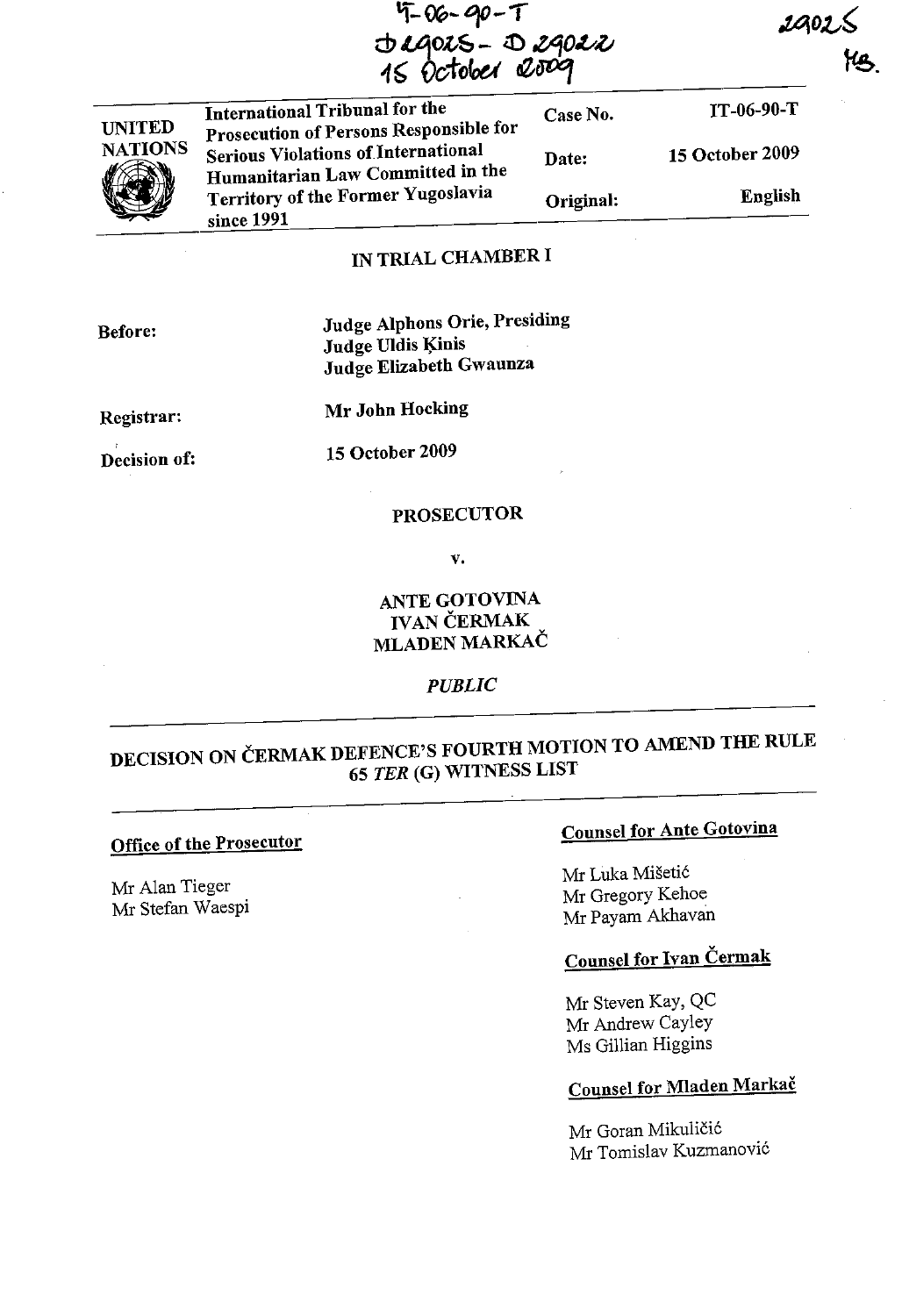# **PROCEDURAL HISTORY AND SUBMISSIONS OF THE PARTIES**

1. On 16 September 2009, the Cermak Defence filed a motion requesting leave to add Witness IC-46 to its Rule 65 *ter* witness list.<sup>1</sup> On 30 September 2009, the Prosecution responded, not opposing the Fourth Motion.<sup>2</sup> Neither the Gotovina Defence nor the Markač Defence responded to the Fourth Motion.

2. The Cermak Defence submits that the need to add Witness IC-46 to its Rule <sup>65</sup>*ter*  witness list arose as a result of its further investigations.<sup>3</sup> The Čermak Defence also submits that, at the Pre-Defence Conference on 27 May 2009, it provided advance notice of the need for further investigations which might result in the requested addition of three witnesses, of whom Witness IC-46 is the third.<sup>4</sup> According to the Čermak Defence, adding Witness IC-46 to its Rule 65 *ter* witness list will be in the interests of justice, and will allow the Chamber to hear relevant and probative evidence, as well as the best available evidence, on certain issues in this case.<sup>5</sup> As stated in the Fourth Motion, Witness IC-46 was involved with human hygiene and sanitation and will provide evidence on, among other things, the sanitation of the terrain in Knin in the wake of Operation Storm, the burial of deceased persons in the Knin cemetery, and the cooperation with members of the Civilian Protection team.<sup>6</sup> The Cermak Defence submits that the witness will provide evidence contradicting the presentation of facts by the Prosecution.<sup>7</sup> The Čermak Defence also argues that Witness IC-46 will provide evidence that General Cermak was neither responsible for, nor in command of, the units who were cleaning the terrain.<sup>8</sup> The Cermak Defence submits that addition of Witness IC-46 will not demand any further time allocation to the Cermak Defence case or cause unreasonable delay. Finally, the Cermak Defence submits that the addition of Witness IC-46 will not prejudice the other parties since the witness could be scheduled to appear late in the Cermak Defence case.<sup>9</sup>

<sup>&</sup>lt;sup>1</sup> Ivan Čermak's Fourth Motion to Amend the Rule 65ter(G) Witness List, 16 September 2009 ("Fourth

Motion"), paras I, 15. 2 Prosecution's Response to Defendant Ivan Cennak's Fourth Motion to Amend the Rule <sup>65</sup>*ter* (G) Witness List, 30 September 2009, para. 2.

 $3$  Fourth Motion, paras 1, 5-7.

<sup>&</sup>lt;sup>4</sup> Ibid., para. 5.

 $<sup>5</sup>$  Ibid., paras 2, 8.</sup>

 $6$  Ibid., paras 9-11.

 $7$  Ibid., para. 10.

 $$$  Ibid., para. 11.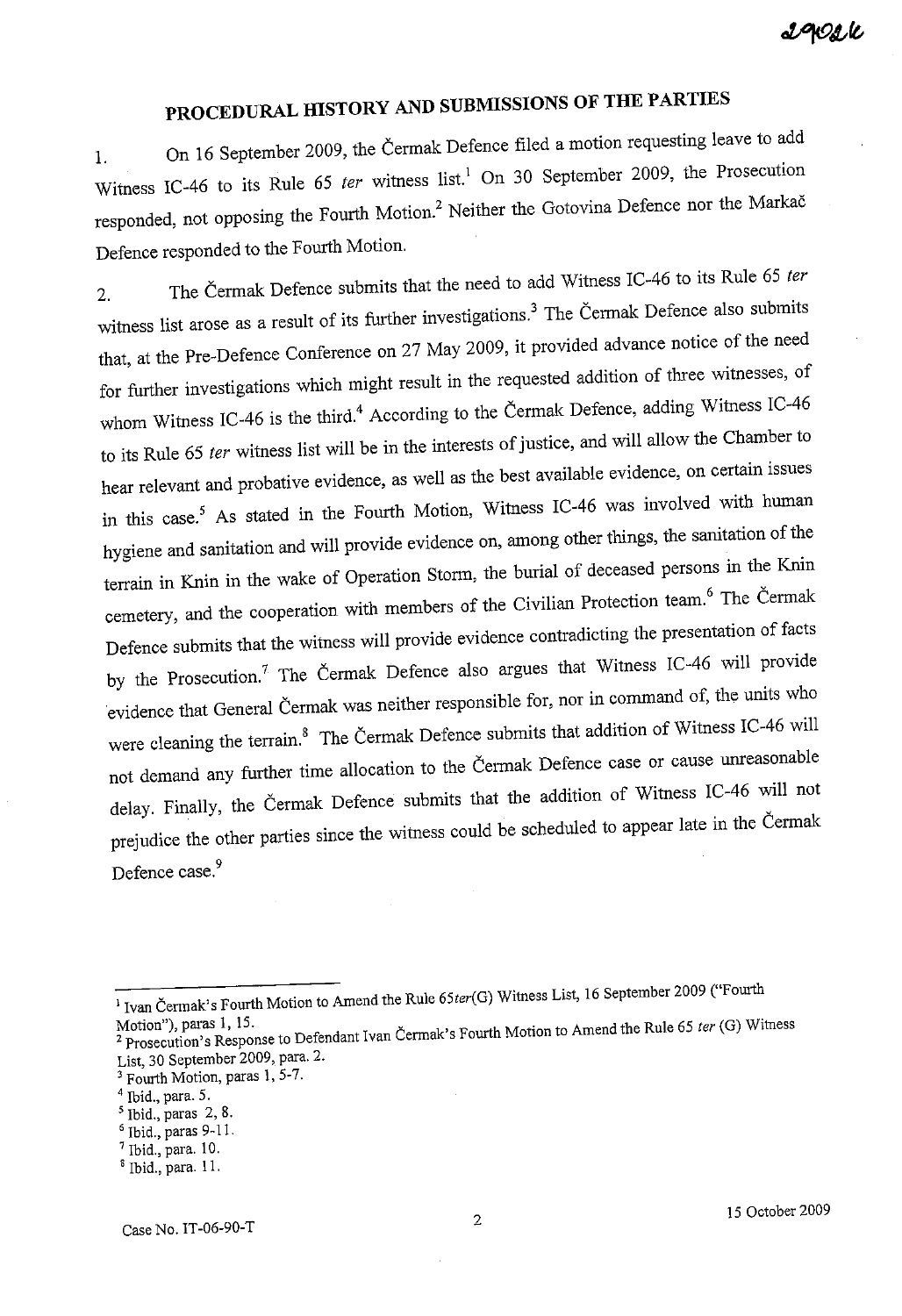## **APPLICABLE LAW**

3. Pursuant to Rule 73 *ter* (D) of the Tribunal's Rules of Procedure and Evidence, the Defence may, after commencement of the defence case, file a motion to vary the decision as to which witnesses may be called. The Chamber may grant any motion for an amendment to the Defence's Rule 65 *ter* witness list if satisfied that it is in the interests of justice.<sup>10</sup> In this respect, the Chamber must balance the accused's right to present the available evidence during his or her defence case with the rights of the Prosecution and any co-accused to have adequate time and facilities to prepare their cases.<sup>11</sup> The Chamber will consider the burden placed on the other parties by the late addition of a witness to the Rule 65 *ter* witness list.<sup>12</sup> The Chamber will also consider whether the proposed evidence is *prima facie* relevant and of probative value.<sup>13</sup> The Chamber will further consider whether the Defence has shown good cause why it did not seek to add the witness to the list at an earlier stage of the proceedings.<sup>14</sup> Good cause may exist where witnesses have only recently become available to give evidence, or where the relevance of the evidence has only recently become apparent.<sup>15</sup>

### **DISCUSSION**

4. The anticipated testimony of Witness IC-46 could provide the Chamber with further insight into the system of sanitation of the terrain in Knin and the role of Ivan Cermak, if any,

<sup>&</sup>lt;sup>9</sup> Ibid., paras 2, 12-14.

<sup>10</sup> Reasons for the Decision on the Prosecution's Motion to Amend Its Witness List, 27 May 2008 ("27 May 2008") 2008 Decision"), para. 8; Decision on Prosecution's Motion to Add a Witness to Its Rule 65 *ler* Witness List and to Add Three Associated Documents to Its Rule 65 *ler* Exhibit List, 16 June 2008 ("16 June 2008 Decision"), para. 3; Prosecutor v. Lukić and Lukić, Decision on Defence Motions to Amend the Witness List, 3 February 2009 ("Lukic Decision"), para. 14; Reasons for the Addition of a Witness to the Prosecution's Witness List and Admission Into Evidence of Two Documents, 27 February 2009 ("27 February 2009 Decision"), para. 5; Decision on Cermak's Defence Motion to Add a Witness to Its Rule <sup>65</sup>*ter* (G) Witness List, 17 July 2009 ("17 July 2009 Decision"), para. 3; Decision on Cermak Defence's Second and Third Motions to Add a Witness to its Rule 65 *ter* (G) Witness List, 22 September 2009 ("22 September 2009 Decision"), para. 7.

*J1 Prosecutor* v. *Popovic et. ai.,* Decision on Motion on Behalf of Drago Nikolic Seeking Admission of Evidence Pursuant to Rule 92 *quater,* <sup>18</sup>December 2008 ("Popovic Decision"), para. 36; Lukic Decision, para. 15; 17 July 2009 Decision, para. 3; 22 September 2009 Decision, para. 7.

<sup>12</sup> 27 May 2008 Decision, para. 8; Decision on Prosecution's Motion to Add a Witness to Its Rule <sup>65</sup>*ter* Witness List and to Add Four Witness-Related Documents to Its Rule <sup>65</sup>*ter* Exhibit List, 6 February 2009 ("6 February 2009 Decision"), para 10; 27 February 2009 Decision, para. 5; <sup>17</sup>July 2009 Decision, para. 3; 22 September

<sup>2009</sup> Decision, para. 7. 13 27 May 2008 Decision, para. 8; 16 June 2008 Decision, para. 3; Lukic Decision, para. 15; 6 February 2009 Decision, para. 10; 27 February 2009 Decision, para. 5; 17 July 2009 Decision, para. 3; 22 September 2009 Decision, para. 7.

<sup>1427</sup> May 2008 Decision, para. 8; <sup>16</sup>June 2008 Decision, para. 3; Popovic Decision, para. 36; Lukic Decision, para. 15; 6 February 2009 Decision, para. 10; 17 July 2009 Decision, para. 3; 22 September 2009 Decision, para.

<sup>7.</sup>  15 16 June 2008 Decision, para. 3; 6 February 2009 Decision, para. 10; 17 July 2009 Decision, para. 3; 22 September 2009 Decision, para. 7.